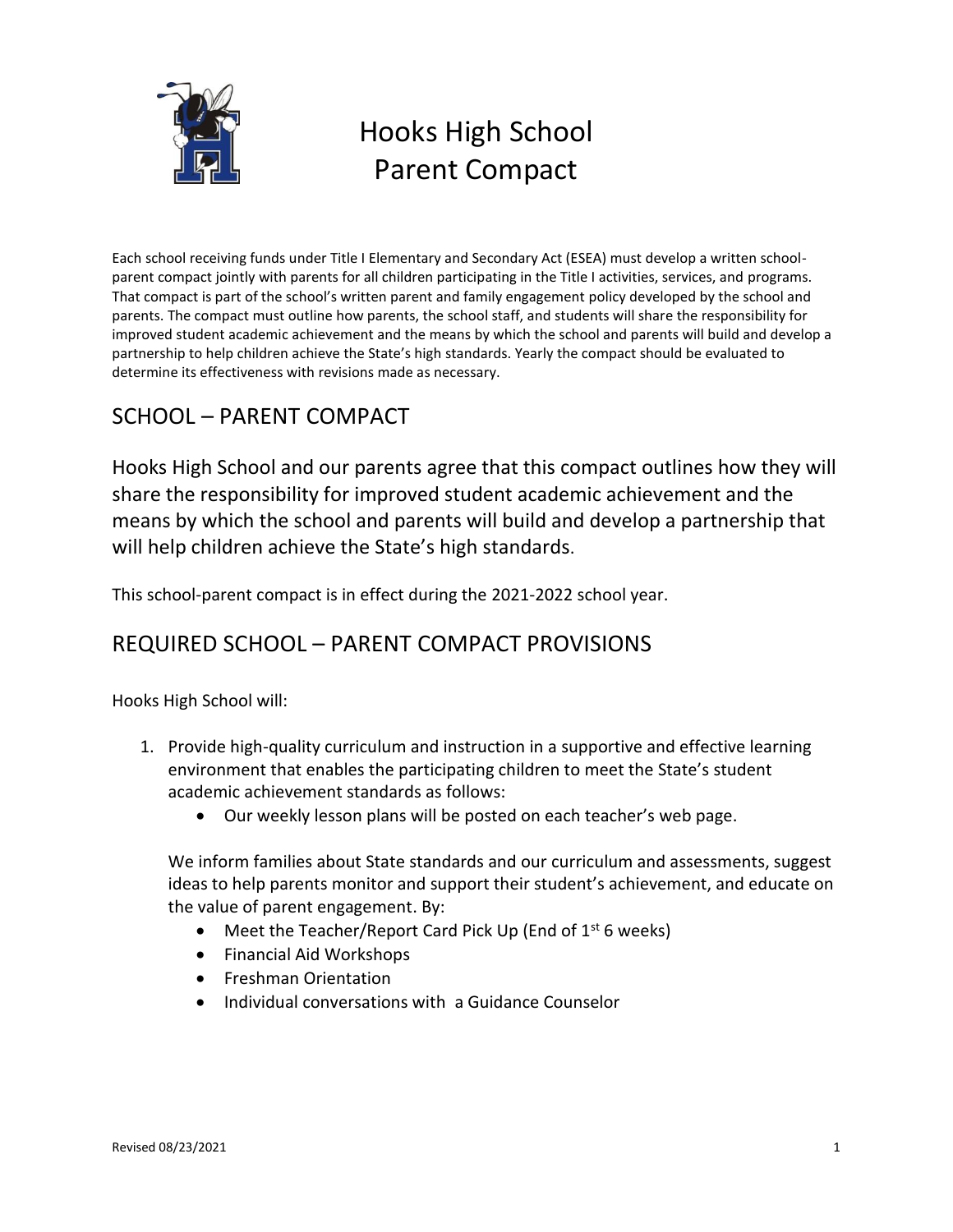Academic progress is reported to parents via:

- Annual Title I meeting
	- o This year our Title I meeting is being held on September 23, 2021, during Parent-Teacher Conferences, as we will have a large number of parents in attendance. At this meeting, families will be informed of the school's Title I program and budget, and the right of parents/guardians to be involved in their child's education.

Parents can make suggestions and participate in decision making at HHS via:

- Membership of the Campus Improvement Committee
- Attending Parent-Teacher Conferences
- Individual conversations with a Guidance Counselor
- 2. Hold parent-teacher conferences during which this compact will be discussed as it relates to the individual child's achievement. Specifically, these conferences will be held:
	- Conferences
		- $\circ$  Meet the Teacher/Report Card Pick Up (End of 1<sup>st</sup> 6 weeks).
		- o Individually scheduled conferences.
		- oAnnual IEP meetings (if the student receives Special Education Services).
- 3. Provide parents with frequent reports on their children's progress. Specifically, the school will provide reports as follows:
	- Report cards sent home at the end of each 6 weeks
	- Parent/Teacher Conferences,  $1^{st}$  6 weeks
	- Skyward Family Access online gradebook
- 4. Provide parents reasonable access to staff, opportunities to volunteer, participate in their child's class, and to observe classroom activities, as follows:
	- Volunteer Training
	- A variety of volunteer opportunities